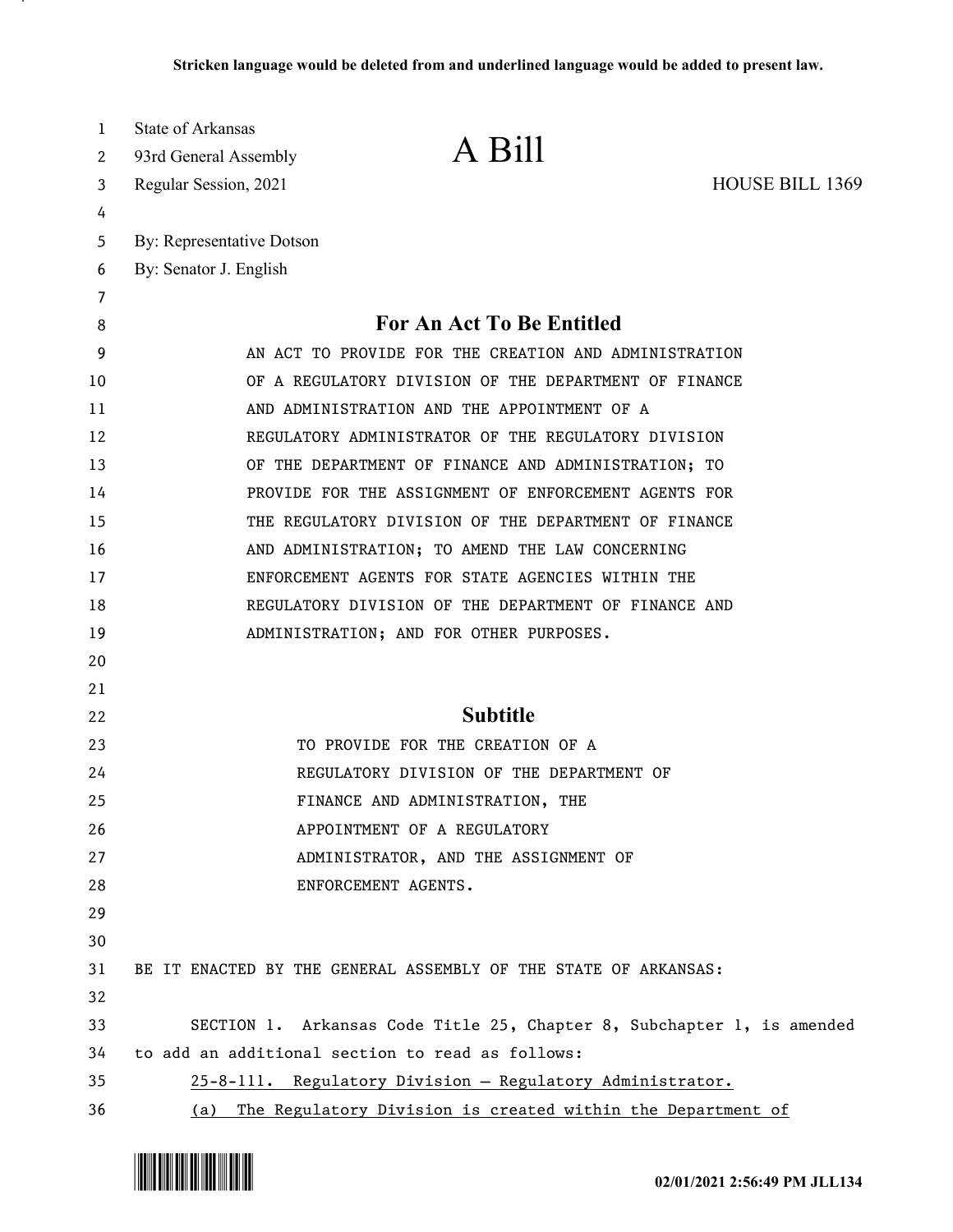| 1  | Finance and Administration and is designated as a law enforcement agency.    |  |  |
|----|------------------------------------------------------------------------------|--|--|
| 2  | Notwithstanding § 25-8-101(b), the Governor shall appoint a<br>(b)(1)        |  |  |
| 3  | Regulatory Administrator of the Regulatory Division.                         |  |  |
| 4  | The Regulatory Administrator shall:<br>(2)                                   |  |  |
| 5  | (A)<br>Serve at the pleasure of the Governor;                                |  |  |
| 6  | (B)<br>Report to the Secretary of the Department of Finance                  |  |  |
| 7  | and Administration;                                                          |  |  |
| 8  | (C)<br>Maintain oversight of:                                                |  |  |
| 9  | (i)<br>The Alcoholic Beverage Control Division;                              |  |  |
| 10 | (ii)<br>The Alcoholic Beverage Control Enforcement                           |  |  |
| 11 | Division;                                                                    |  |  |
| 12 | Arkansas Tobacco Control; and<br>(iii)                                       |  |  |
| 13 | The Arkansas Racing Commission; and<br>(iv)                                  |  |  |
| 14 | (D)(i) Assign personnel as enforcement agents of the                         |  |  |
| 15 | Regulatory Division to conduct investigations of violations of the laws in   |  |  |
| 16 | this state.                                                                  |  |  |
| 17 | An enforcement agent assigned under this<br>(ii)                             |  |  |
| 18 | section:                                                                     |  |  |
| 19 | Shall be considered a full-time law<br>(a)                                   |  |  |
| 20 | enforcement officer by the Arkansas Commission on Law Enforcement Standards  |  |  |
| 21 | and Training under § 12-9-101 et seq.;                                       |  |  |
| 22 | Has statewide law enforcement authority;<br>(b)                              |  |  |
| 23 | and                                                                          |  |  |
| 24 | Has the right to enter, inspect records,<br>(c)                              |  |  |
| 25 | and seize contraband in or on any licensed premises as a condition of the    |  |  |
| 26 | license or permit.                                                           |  |  |
| 27 |                                                                              |  |  |
| 28 | SECTION 2. Arkansas Code § 3-2-210 is repealed.                              |  |  |
| 29 | 3-2-210. Authority of enforcement agent - Deputy Director of Education       |  |  |
| 30 | - Law enforcement officer.                                                   |  |  |
| 31 | (a) The right of any enforcement agent, law enforcement officer, or          |  |  |
| 32 | the Deputy Director of Education of the Alcoholic Beverage Control Division, |  |  |
| 33 | when duly designated by the Director of the Alcoholic Beverage Control       |  |  |
| 34 | Enforcement Division, to enter, inspect records, and seize contraband in or  |  |  |
| 35 | on any licensed premises shall be deemed to be a condition of the license or |  |  |
| 36 | permit to sell alcoholic beverages granted by this state.                    |  |  |